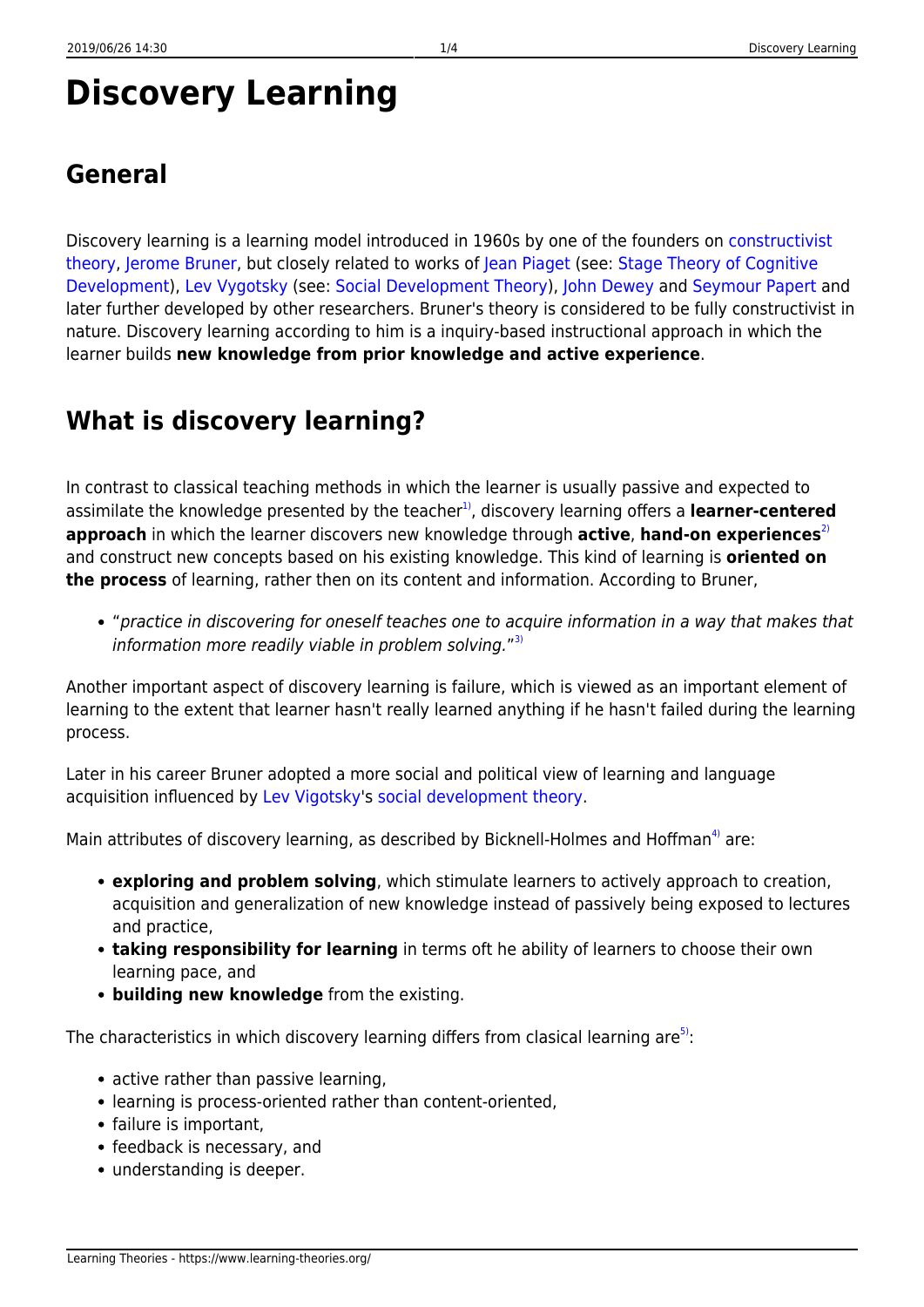## **What is the practical meaning of discovery learning?**

Bruner's constructivistic principles of discovery learning claim that instruction must<sup>[6\)](#page--1-0)</sup>:

- **provide** students with **experiences and contexts** that make them willing and able to learn (readiness),
- be structured in a **spiral manner** so that the student keeps developing learned concepts in more and more details, and
- be designed to **facilitate extrapolation** that enables student going beyond the information given.

The role of the teacher in such instructional process can be either to provide students with information when necessary (*quided discovery*) or not provide them with information at all (*unquided* discovery).

These principles offering an idea of what instructional process should look like were implemented in several mostly very similar architectures of discovery-based learning:

- [Case-Based Learning](https://www.learning-theories.org/doku.php?id=instructional_design:case-based_learning)
- [Incidental Learning](https://www.learning-theories.org/doku.php?id=instructional_design:incidental_learning)
- [Simulation-Based Learning](https://www.learning-theories.org/doku.php?id=instructional_design:simulation-based_learning)
- [Goal Based Scenarios](https://www.learning-theories.org/doku.php?id=instructional_design:goal_based_scenarios)
- [Problem-Based Learning](https://www.learning-theories.org/doku.php?id=instructional_design:problem-based_learning)

#### **Criticisms**

Discovery learning has been subjected to many criticisms lately (see: [criticisms of constructivism](https://www.learning-theories.org/doku.php?id=learning_paradigms:constructivism#criticisms)), with more and more studies showing:

- **inefficiency** of pure discovery learning, especially for novice learners, and
- strong positive effects of guided instruction and worked examples, mostly excluded from learning by discovery $^{7(8)(9)(10)}$ .
- "In summary, learners encounter problems with all processes characteristic of discovery learning such as stating hypotheses, designing experiments, interpreting data and regulating the learning process (monitoring and planning)."<sup>[11\)](#page--1-0)</sup>

Still, this debate is ongoing as various researchers still find that guided discovery can result in better learning than explicit instruction<sup>[12\)](#page--1-0)</sup>.

#### **Keywords and most important names**

- [Jerome Bruner](http://www.psych.nyu.edu/bruner/)
- **discovery learning**, **discovery-based learning**, **guided discovery**, **exploring**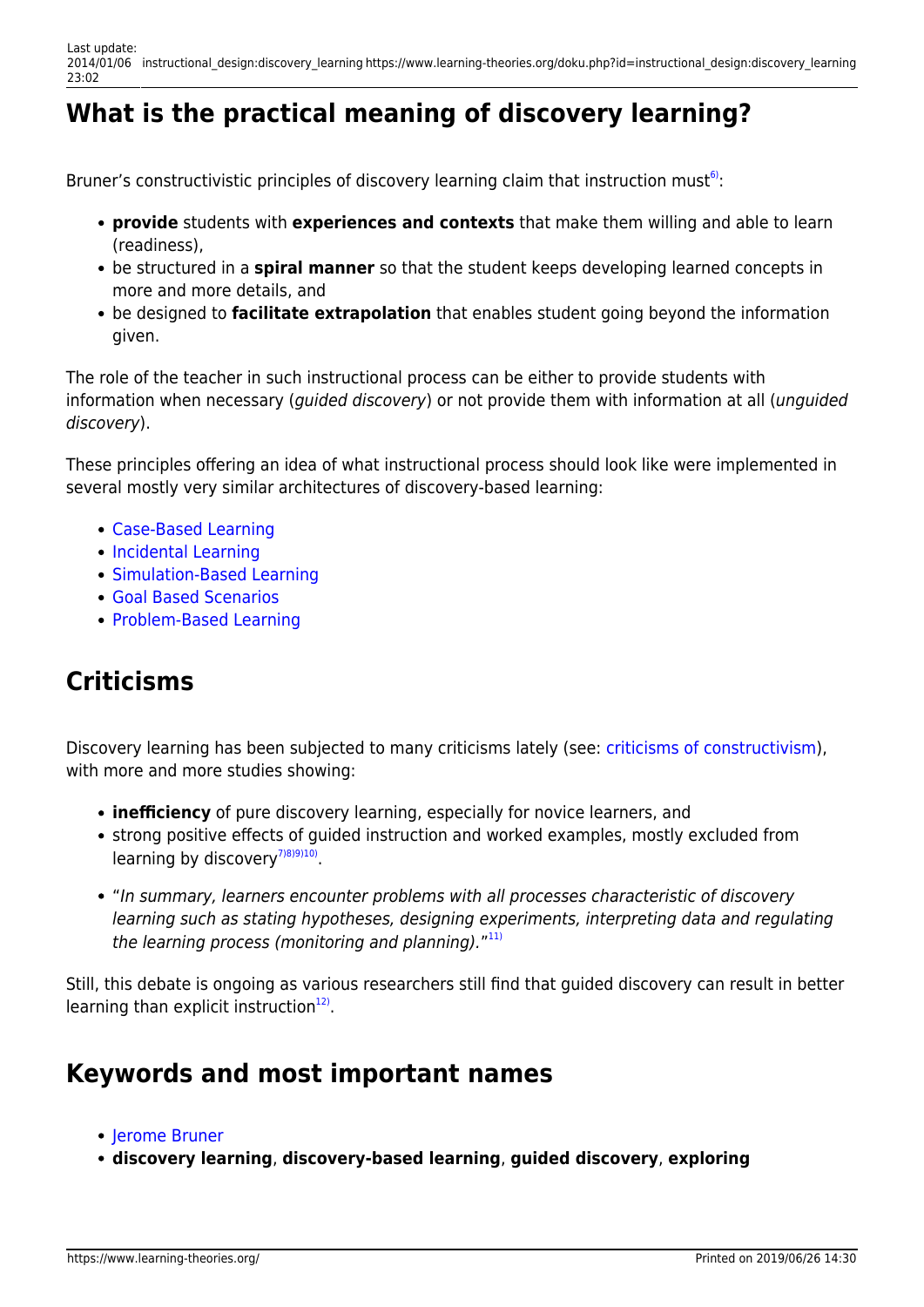#### **Bibliography**

[Bicknell-Holmes, Tracy, and Paul Seth Hoffman. Elicit, engage, experience, explore: discovery learning](http://digitalcommons.unl.edu/cgi/viewcontent.cgi?article=1029&context=library_talks&sei-redir=1#search=%22Discovery+learning+in+library+instruction%22) [in library instruction. Reference Services Review 28, no. 4: 313-322. 2000.](http://digitalcommons.unl.edu/cgi/viewcontent.cgi?article=1029&context=library_talks&sei-redir=1#search=%22Discovery+learning+in+library+instruction%22)

[Cooper, S. Theories of Learning in Educational Psychology: Jerome Bruner. Constructivism & Discovery](http://www.lifecircles-inc.com/Learningtheories/constructivism/bruner.html) [Learning.](http://www.lifecircles-inc.com/Learningtheories/constructivism/bruner.html) Retrieved June 6, 2011.

[Discovery Learning \(Bruner\) at Learning Theories.](http://www.learning-theories.com/discovery-learning-bruner.html) Retrieved June 2, 2011.

[Castronova, J. Discovery learning for the 21st century: what is it and how does it compare to](http://teach.valdosta.edu/are/Litreviews/vol1no1/castronova_litr.pdf) [traditional learning in effectiveness in the 21st century. Literature Reviews, Action Research](http://teach.valdosta.edu/are/Litreviews/vol1no1/castronova_litr.pdf) [Exchange \(ARE 1, no. 2\). 2002.](http://teach.valdosta.edu/are/Litreviews/vol1no1/castronova_litr.pdf)

#### **Read more**

[Bruner, J. Toward a Theory of Instruction. Cambridge, MA: Harvard University Press. 1966.](http://books.google.hr/books?id=F_d96D9FmbUC&printsec=frontcover&dq=towards+a+theory+of+instruction&hl=hr&ei=L6nCTdT6HIeEOq_w1Z0I&sa=X&oi=book_result&ct=result&resnum=1&ved=0CCgQ6AEwAA#v=onepage&q&f=false)

[Bruner, J. The Culture of Education. Cambridge: Harvard University Press. 1996.](http://books.google.hr/books?id=7a978qleVkcC&printsec=frontcover&dq=The+Culture+of+Education&hl=hr&ei=kKrCTaCfPMmXOp6LuZ0I&sa=X&oi=book_result&ct=result&resnum=1&ved=0CCgQ6AEwAA#v=onepage&q&f=false)

[Bruner, J. On knowing: Essays for the left hand. Cambridge: Harvard University Press. 1967.](http://books.google.hr/books?id=vAJevMzhIKYC&printsec=frontcover&dq=On+knowing:+Essays+for+the+left+hand&hl=hr&ei=uKrCTZyYGdCgOu6lrZ0I&sa=X&oi=book_result&ct=result&resnum=1&ved=0CC8Q6AEwAA#v=onepage&q&f=false)

Bruner, J. The Relevance of Education. Norton, 1971.

[1\)](#page--1-0)

[2\)](#page--1-0)

[3\)](#page--1-0)

[4\)](#page--1-0)

[6\)](#page--1-0)

[7\)](#page--1-0)

See for example: [Assimilation theory](https://www.learning-theories.org/doku.php?id=learning_theories:assimilation_theory).

Bruner, J. S. The art of discovery. Harvard Educational Review, 31, 21–32. 1961.

Bruner, J. S. The act of discovery. Harvard Educational Review, 31(1), p26. 1961.

[Bicknell-Holmes, Tracy, and Paul Seth Hoffman. Elicit, engage, experience, explore: discovery learning](http://digitalcommons.unl.edu/cgi/viewcontent.cgi?article=1029&context=library_talks&sei-redir=1#search=%22Discovery+learning+in+library+instruction%22) [in library instruction. Reference Services Review 28, no. 4: 313-322. 2000.](http://digitalcommons.unl.edu/cgi/viewcontent.cgi?article=1029&context=library_talks&sei-redir=1#search=%22Discovery+learning+in+library+instruction%22) [5\)](#page--1-0)

[J. Castronova. Discovery learning for the 21st century: what is it and how does it compare to](http://teach.valdosta.edu/are/Litreviews/vol1no1/castronova_litr.pdf) [traditional learning in effectiveness in the 21st century. Literature Reviews, Action Research](http://teach.valdosta.edu/are/Litreviews/vol1no1/castronova_litr.pdf) [Exchange 1, no. 2, 2002.](http://teach.valdosta.edu/are/Litreviews/vol1no1/castronova_litr.pdf)

Huitt, W. Constructivism. Educational Psychology Interactive. Valdosta, GA: Valdosta State University, 2009. Cited by [Uriarte, John, and Jen Uriarte. Constructivism and Technology in the Classroom. Boise](https://sites.google.com/a/boisestate.edu/edteki/final-synthesis-papers/constructivism-and-technology-in-the-classroom-1) [State University.](https://sites.google.com/a/boisestate.edu/edteki/final-synthesis-papers/constructivism-and-technology-in-the-classroom-1)

[Mayer, R. E. Should There Be a Three-Strikes Rule Against Pure Discovery Learning?. American](http://www.katharinenewman.com/Research/Desktop/amp-59-1-14.pdf) [Psychologist 59, no. 1: 14. 2004.](http://www.katharinenewman.com/Research/Desktop/amp-59-1-14.pdf) [8\)](#page--1-0)

[Kirschner, P. A, J. Sweller, and R. E Clark. Why minimal guidance during instruction does not work: An](http://www.google.hr/url?sa=t&source=web&cd=1&ved=0CBoQFjAA&url=http%3A%2F%2Fciteseerx.ist.psu.edu%2Fviewdoc%2Fdownload%3Fdoi%3D10.1.1.169.8810%26rep%3Drep1%26type%3Dpdf&rct=j&q=Why%20minimal%20guidance%20during%20instruction%20does%20not%20work&ei=yvSuTaKGCoySOuetze4B&usg=AFQjCNGIE4wsl4Fg5fVtGlt3UdZOoLrP2A&cad=rja) [analysis of the failure of constructivist, discovery, problem-based, experiential, and inquiry-based](http://www.google.hr/url?sa=t&source=web&cd=1&ved=0CBoQFjAA&url=http%3A%2F%2Fciteseerx.ist.psu.edu%2Fviewdoc%2Fdownload%3Fdoi%3D10.1.1.169.8810%26rep%3Drep1%26type%3Dpdf&rct=j&q=Why%20minimal%20guidance%20during%20instruction%20does%20not%20work&ei=yvSuTaKGCoySOuetze4B&usg=AFQjCNGIE4wsl4Fg5fVtGlt3UdZOoLrP2A&cad=rja) [teaching. Educational psychologist 41, no. 2: 75–86.](http://www.google.hr/url?sa=t&source=web&cd=1&ved=0CBoQFjAA&url=http%3A%2F%2Fciteseerx.ist.psu.edu%2Fviewdoc%2Fdownload%3Fdoi%3D10.1.1.169.8810%26rep%3Drep1%26type%3Dpdf&rct=j&q=Why%20minimal%20guidance%20during%20instruction%20does%20not%20work&ei=yvSuTaKGCoySOuetze4B&usg=AFQjCNGIE4wsl4Fg5fVtGlt3UdZOoLrP2A&cad=rja)

[2006.\)\)\(\(\[\[http://www.cogtech.usc.edu/publications/sweller\\_kirschner\\_clark\\_reply\\_ep07.pdf|Sweller, J.,](http://www.google.hr/url?sa=t&source=web&cd=1&ved=0CBoQFjAA&url=http%3A%2F%2Fciteseerx.ist.psu.edu%2Fviewdoc%2Fdownload%3Fdoi%3D10.1.1.169.8810%26rep%3Drep1%26type%3Dpdf&rct=j&q=Why%20minimal%20guidance%20during%20instruction%20does%20not%20work&ei=yvSuTaKGCoySOuetze4B&usg=AFQjCNGIE4wsl4Fg5fVtGlt3UdZOoLrP2A&cad=rja) [P. A Kirschner, and R. E Clark. Why minimally guided teaching techniques do not work: A reply to](http://www.google.hr/url?sa=t&source=web&cd=1&ved=0CBoQFjAA&url=http%3A%2F%2Fciteseerx.ist.psu.edu%2Fviewdoc%2Fdownload%3Fdoi%3D10.1.1.169.8810%26rep%3Drep1%26type%3Dpdf&rct=j&q=Why%20minimal%20guidance%20during%20instruction%20does%20not%20work&ei=yvSuTaKGCoySOuetze4B&usg=AFQjCNGIE4wsl4Fg5fVtGlt3UdZOoLrP2A&cad=rja) [commentaries. Educational Psychologist 42, no. 2: 115–121. 2007.](http://www.google.hr/url?sa=t&source=web&cd=1&ved=0CBoQFjAA&url=http%3A%2F%2Fciteseerx.ist.psu.edu%2Fviewdoc%2Fdownload%3Fdoi%3D10.1.1.169.8810%26rep%3Drep1%26type%3Dpdf&rct=j&q=Why%20minimal%20guidance%20during%20instruction%20does%20not%20work&ei=yvSuTaKGCoySOuetze4B&usg=AFQjCNGIE4wsl4Fg5fVtGlt3UdZOoLrP2A&cad=rja)